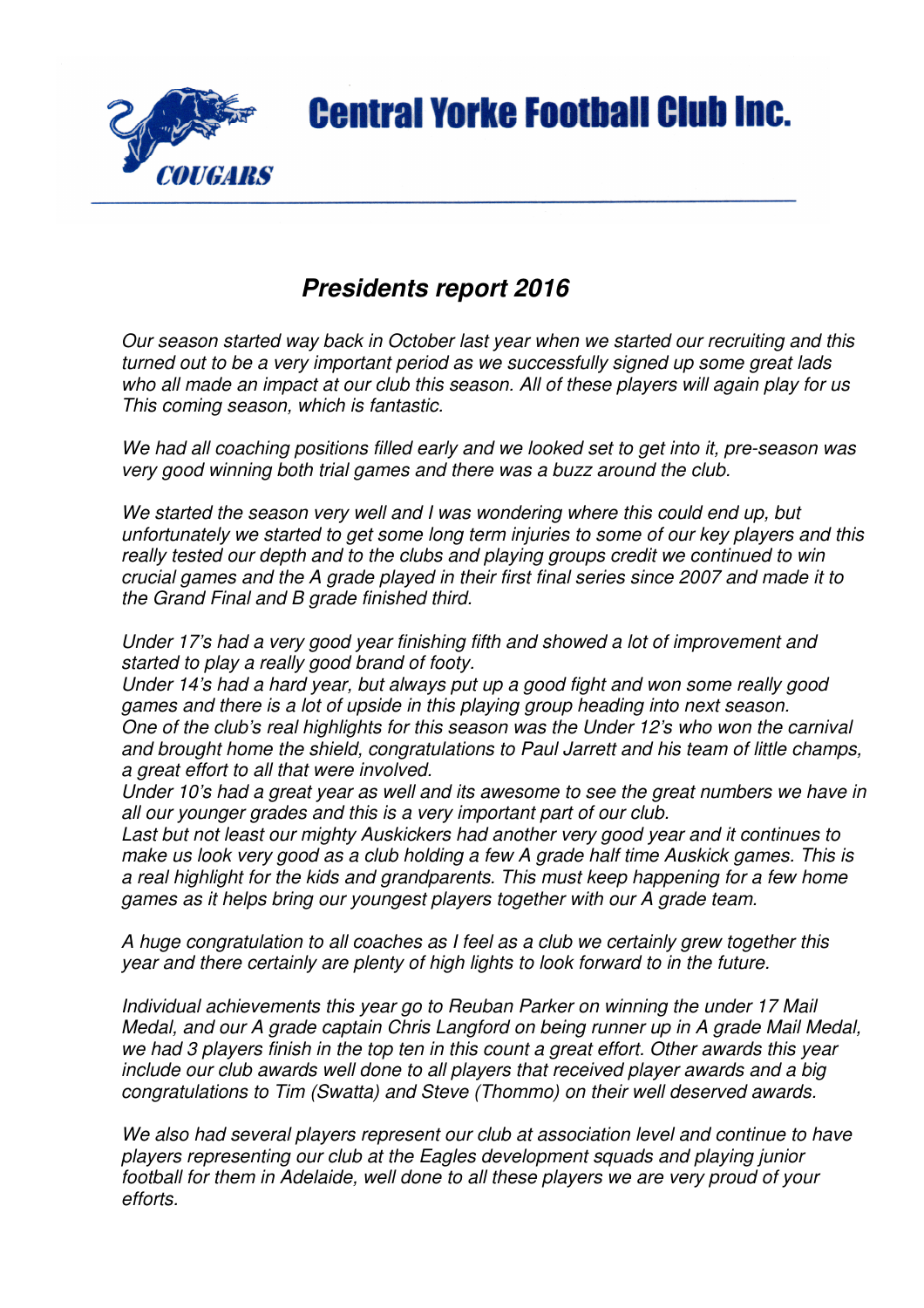In March we upgraded our lighting which was well overdue, this met with some difficulties in getting approval, but after hours many hours of consultation and many man hours the job was completed. They are a great asset and really help with trainings.

We continue to invest a lot of money into improving our facilities and we are already the envy of a lot of clubs in this league.

A lot of ongoing maintenance is being done around the club and a big thanks to Wayne Hann for all of his work around the place.There is still a lot to be done and we will continue to do this in years to come.

Another area of our club that is very good is the ongoing maintenance and preparation of our oval, a huge thanks to Dom Meany and Life member Watto for all of their hard work, great job guys.

Thanks to Life member Tim Chappell, for his work on his scoreboard, well done.

Our club is very lucky to have such a hardworking committee at the moment with all areas running very well.

The role of secretary is getting more work each year and Lynne continues to do an awesome job well done on another great year.

Probably the biggest volunteer job in our club at the moment is the job of Treasurer and we need to find an assistant to help with this role as with all business's this role is growing and we can't expect this to be done by one person anymore Once again a massive thanks to Tim Davey for his continued hard work around our club but especially the work you do in this role.

Thanks to Paul Mack for his role as VP not only does he hold this role but also does plenty other work around club. This year as A grade team manager, Match Day Secretary, catering for league meetings and organising food for club meals, along with another successful VP night earlier in the season. Well done.

One of our biggest assets at this stage is our canteen, not only is it extremely well run but it has healthy options and is very profitable, another fantastic year Sue and your team well done

Up to the other end of the building and we all enjoy the bar area, new bar manager Chris has had an awesome year, having to overcome a lot of licensing issues. Getting RP badges has been a lot of work and our club will benefit from all of his behind the scenes work, well done on all of that and congratulations on running a very tidy profitable bar.

Another area introduced this year was the role of Junior Football coordinator/director, this was taken on by Swatta and as always he did an excellent job, well done on all the behind the scenes work you do here.

Our membership and IT man Davo as always just quietly goes about his business and gets stuff done another role that just happens well done mate we are very fortunate to have you on board great job.

Well done to Paul Ackland for the sponsorship role on our committee you have done another great job and our list continues to grow with quality sponsors good job.

The worst job in the club is no doubt the job of recruiting and appointment of coaches, a massive thanks to Paul Ackland and Simon Geater-Johnson dor helping me with this. We are currently flat out with this role and it is not much fun, having said that I feel we got it pretty right last year, thanks guys a really shit job but we are getting there well done.